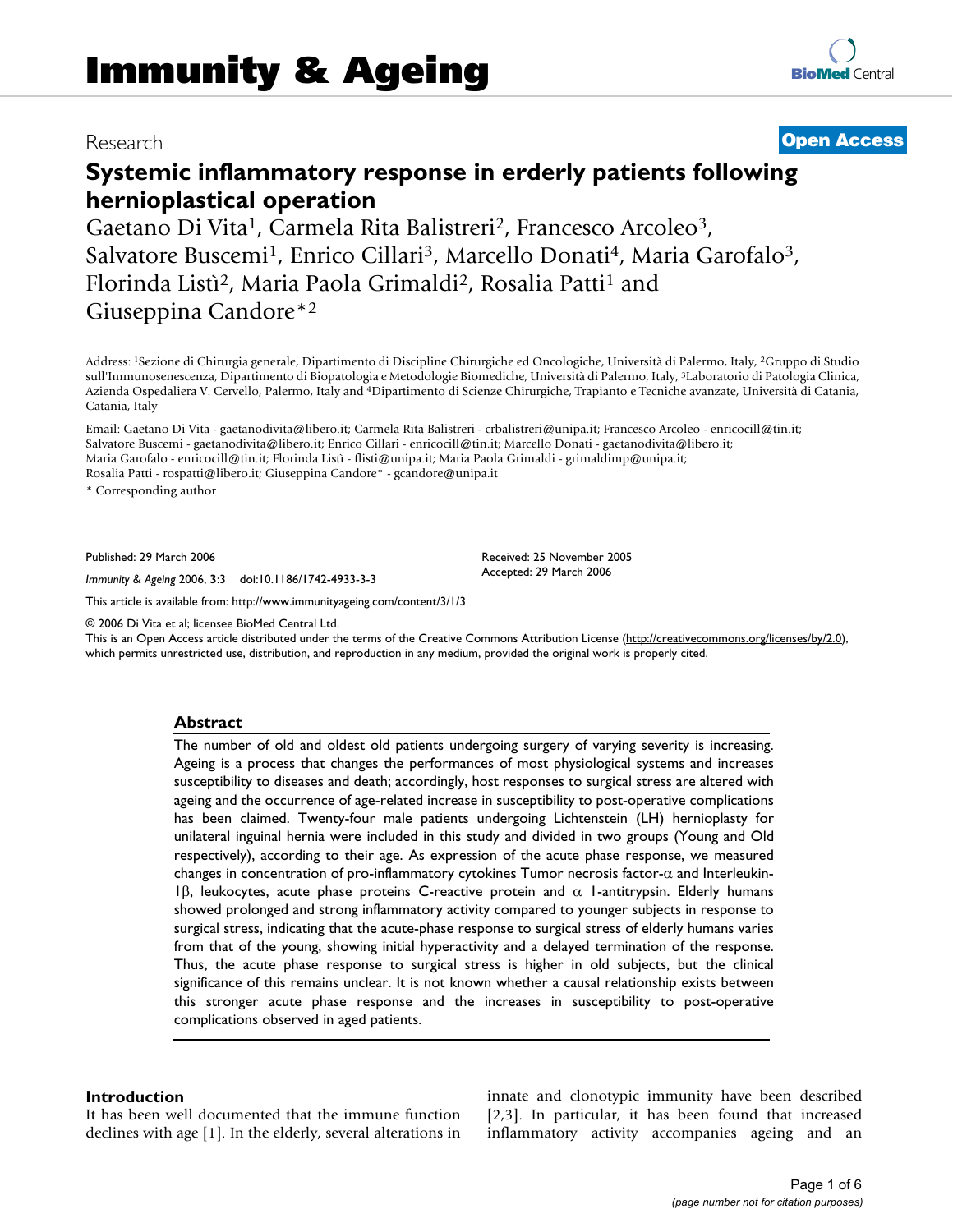#### **Table 1: Patients characteristics**

| Age (years)                            | Young<br>$51.8 \pm 8.9^{\circ}$ | Older<br>$82.4 \pm 4.7$ |
|----------------------------------------|---------------------------------|-------------------------|
| <b>Right/Left</b>                      | 7/5                             | 6/6                     |
| Hernia (Type Nyhus) II                 | 6                               | 7                       |
| III A                                  | 6                               | 5                       |
| <b>Body Mass Index</b> ( $Kg/m2$ )     | $26 \pm 8$                      | $31 \pm 11$             |
| <b>Anesthesiologic grading (ASA) I</b> | 8                               | 6                       |
| Ш                                      | 4                               | 6                       |
| <b>Duration of the operation</b> (min) | $79 + 9$                        | $31 + 15$               |
| <b>Hospital discharge (hours)</b>      | $16 \pm 5$                      | $17 \pm 4.5$            |
| <b>Complications</b>                   | 0                               | O                       |

° Significant differences Young vs. Older p = .01 (t Student 's test).

increased plasma and serum levels of inflammatory mediators have been observed in old and oldest old individuals [4]. In fact, ageing is a process that changes the performances of most physiological systems and increases susceptibility to diseases and death. Accordingly, host responses to surgical stress are altered with ageing and the occurrence of age-related increase in susceptibility to postoperative complications has been claimed [5]. However, the biological mechanism responsible for increased susceptibility to postoperative complications remains unclear. The surgical stress induces a profound but transient depletion of all types of circulating lymphocytes, which may contribute to postoperative immunosuppression [5]. Besides, in response to cell injury elicited by trauma, as a surgical stress, the inflammatory responses set in, constituting a complex network of molecular and cellular interactions to facilitate a return to physiological homeostasis and to tissue repair. The response is composed both of immediate local events and of systemic activation mediated by cytokines. The pro-inflammatory cytokines such as Tumor necrosis factor-α (TNF-α) and Interleukin (IL)- 1β act as the earliest mediators of the acute phase response (APR), which comprises immediate local events at the site of inflammation and activation of systemic features including increased liver-derived acute phase proteins, fever, and neutrophilia. Both cytokines (TNF-α and IL-1β) induce a second wave of cytokines including IL-6 and chemokines [5-8].

The aim of the present study was to examine if the APR, elicited by surgical hernioplastical operation using Lichtenstein (LH) procedure, differed between old and young individuals. It is noteworthy that the involvement of inflammatory mediators in young patients, undergoing LH procedure using polypropylene prosthetic materials or conventional Bassini hernia repair (BH), was higher in LH patients [9,10]. Indeed, the LH induces less pain and more rapid postoperative recovery, but it is associated to a higher inflammatory response compared to BH, likely due to polypropylene mesh [9,10]. So, we measured the changes in concentration of leukocytes, of proinflammatory cytokines, including TNF-α and IL-1β, of acute phase proteins such as C-reactive protein (CRP) and alpha 1 antitrypsin (AAT) in sera from 12 old patients and 12 young patients at preoperative time and at 6, 24, 48 hours postoperatively.

# **Materials and methods** *Patients and operative procedures*

Twenty-four male patients with unilateral inguinal hernia without complications or recurrence admitted to the Second Surgery Unit of Surgery Department of "Paolo Giaccone" University Hospital of Palermo were included in the study. We excluded patients with metabolic, endocrine, hepatic or renal diseases. Furthermore, no patient assumed steroid or non-steroidal anti-inflammatory drugs, including statins and beta-blockers or received any transfusion. Patients were divided in two groups each of 12 subjects according to their age. In the first group were allocated patients aged < 61 years (younger group), in the other group were included patients aged > 76 years (older group). Pre-operatively, all patients received antibiotic prophylaxis (1 g of intramuscular cefuroxime). The hernias were classified in type II and III A according to Nyhus classification [11]. Age, gender, anaesthesiologic grading, duration of operation and body weight index are given in Table 1. The only significant difference between the two groups was observed for age, while type and location of hernia, body mass index, anaesthesiologic grading and duration of operation were not significantly different. All patients showed an uncomplicated intra and post-operative course. Both study groups received the standard anaesthetic procedures using a mixture of 40 ml 1% mepivacaine and 20 ml 0.5% bupivacaine plus 2 ml of sodium bicarbonate. All operations were performed through an oblique inguinal incision. The hernia sac, isolated from related structures, was never resected. All patients underwent to tension-free hernioplasty by LH procedure using a polypropylene mesh (Prolene mesh, Ethicon, Somerville, NJ, USA) secured in position by polypropylene staples [9]. The oblique muscle fascia was sutured using Dexon (Davis-Geck, Wayne, NJ, USA). Patients left the hospital 8–24 hours after the operation. Peripheral venous blood samples were collected 24 hours prior to surgery and then 6, 24, and 48 hours post-operatively. The study was approved by the University Hospital Ethics Committee and informed consent was obtained from all subjects.

# *Assays*

Absolute numbers and percentages of leukocyte blood counts were performed by using ADVIA 120 (Bayer Diagnostics, Munich, Germany). Sera were obtained from blood within 30 min of venipuncture by clotting and centrifugation at 400 g for 10 min. Samples were aliquoted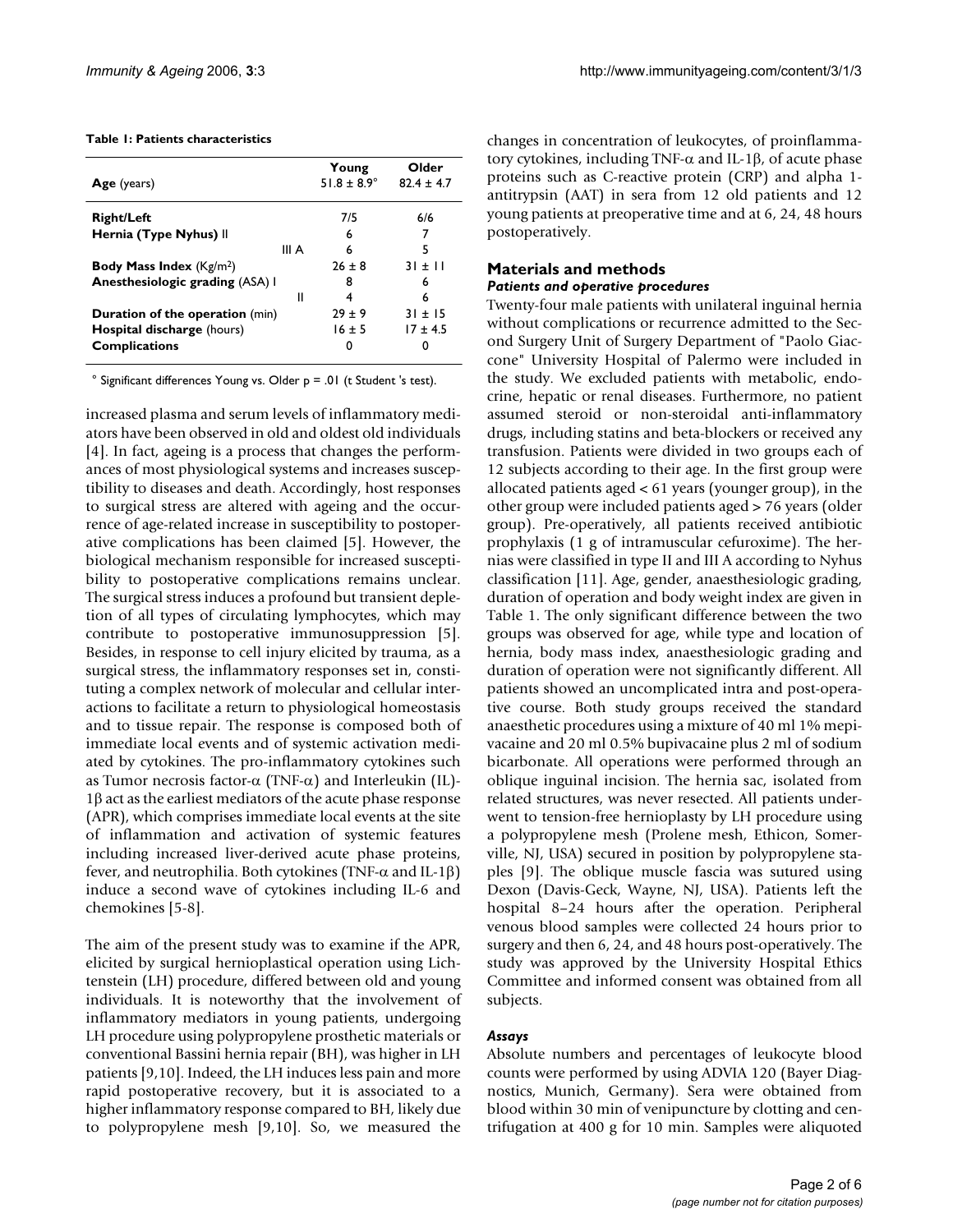and frozen at-70°C until assay. For the quantitative determination of TNF- $\alpha$  and IL-1 $\beta$ , assays were performed with commercially available kits according to the manufacturer's instructions (R&D Systems Inc., Minneapolis, MN, USA). To standardise our results, in all assays cytokine reference preparations (recombinant human cytokines) were tested. All standards and samples were tested in duplicate. By using these kits, the detection limits were 1.6 pg/ml for TNF-α and 1 pg/ml for IL-1β. High-sensitivity CRP and AAT serum levels were determined with commercial kits by nephelometric analysis (Behring, Vienna, Austria).

# *Statistical analysis*

Values were given as mean  $\pm$  SD. T student's test was used to compare the values of young and old subjects. In both groups of patients postoperative values were compared to baseline values by one -way analysis of variance (ANOVA). Differences were considered significant when attained a p value = 0.05.

# **Results**

The analysis of leukocytes counts and of serum values of acute phase proteins and pro-inflammatory cytokines in both groups of young and old patients are shown in Figures 1, 2, 3. As it can be observed, the postoperative values are, on the whole, higher in both groups of subjects when compared to baseline values and they are higher in elderly



# **Figure 1**

Hernioplasty-caused neutrophilia. Concerning significance between baseline values and post-operative values, in young patients the differences were not significant (ANOVA), whereas in old subjects were significant at all the times (p < 0.001, p < 0.001 and p < 0.01 respectively) (ANOVA). The neutrophilia was significantly higher in old patients, when compared to the young ones, at 6 h and 24 h after the operation ( $p = 0.02$  and  $p = 0.003$  respectively) (t Student's test).

patients than in the young ones. However, likely due to the relatively small number of patients some discordant results were obtained and significance was not always attained. Regarding leukocytes, the only significant differences between the two groups were observed for neutrophils. Indeed, hernioplasty determined neutrophilia both in young and old patients (Figure 1). However, in young patients, the differences between baseline and postoperative values were not significant by ANOVA, whereas in old subjects were significant at all the times ( $p < 0.001$ , p < 0.001 and p < 0.01 respectively by ANOVA) (Figure 1). The neutrophilia was significantly higher in old patients, when compared to the young ones, at 6 h and 24 h after the operation ( $p = 0.02$ ,  $p = 0.003$  respectively by t Student's test) (Figure 1).

Data on AAT and CRP are presented in Figure 2. Hernioplasty determined an increase of both reactants values in young and old patients. Concerning AAT, a significant increase of post-operative values respect to baseline ones was observed at 24 h ( $p < 0.05$ ) and 48 h ( $p < 0.01$  by ANOVA) in young subjects, whereas in old subjects they were significant only at 48 h (p < 0.01 by ANOVA) (Figure 2). No significance was obtained by comparing values of young and old patients at all the times (by t Student's test) (Figure 2). Regarding CRP, in young patients the differences between baseline values and post-operative values were significant only at 24 h ( $p < 0.05$  by ANOVA), whereas in old subjects were significant at 24 ( $p < 0.05$ ) and 48 hours (p < 0.001 by ANOVA) (Figure 2). Besides, significance was obtained by comparing values of young and old patients at 6 h, 24 h and at 48 h after the operation ( $p = 0.028$ ,  $p = 0.05$  and  $p = 0.098$  respectively by t Student 's test) (Figure 2).

Data on pro-inflammatory cytokines are presented in Figure 3. Hernioplasty determined an increase of TNF-α values both in young and old patients. A significant increase in TNF- $\alpha$  post-operative values in comparison with the baseline ones, was observed only in young subjects at 48 h after the operation (p < 0.05 by ANOVA) (Figure 3). In elderly, TNF- $\alpha$  values were not significantly higher when compared with baseline values (Figure 3), likely because ageing is accompanied by an increase of TNF- $\alpha$  values [4,8]. Accordingly, they were significantly higher in older patients than in younger at 6 h and 24 h after the operation ( $p = 0.003$  and  $p = 0.047$ , respectively by t Student's test). A significant increase of IL-1β post-operative values respect to baseline values was observed only in old patients at 6 h ( $p < 0.01$  by ANOVA) and IL-1 $\beta$  values were significantly higher in older patients than in younger at 6 h after the operation ( $p = 0.002$  by t Student's test) (Figure 3).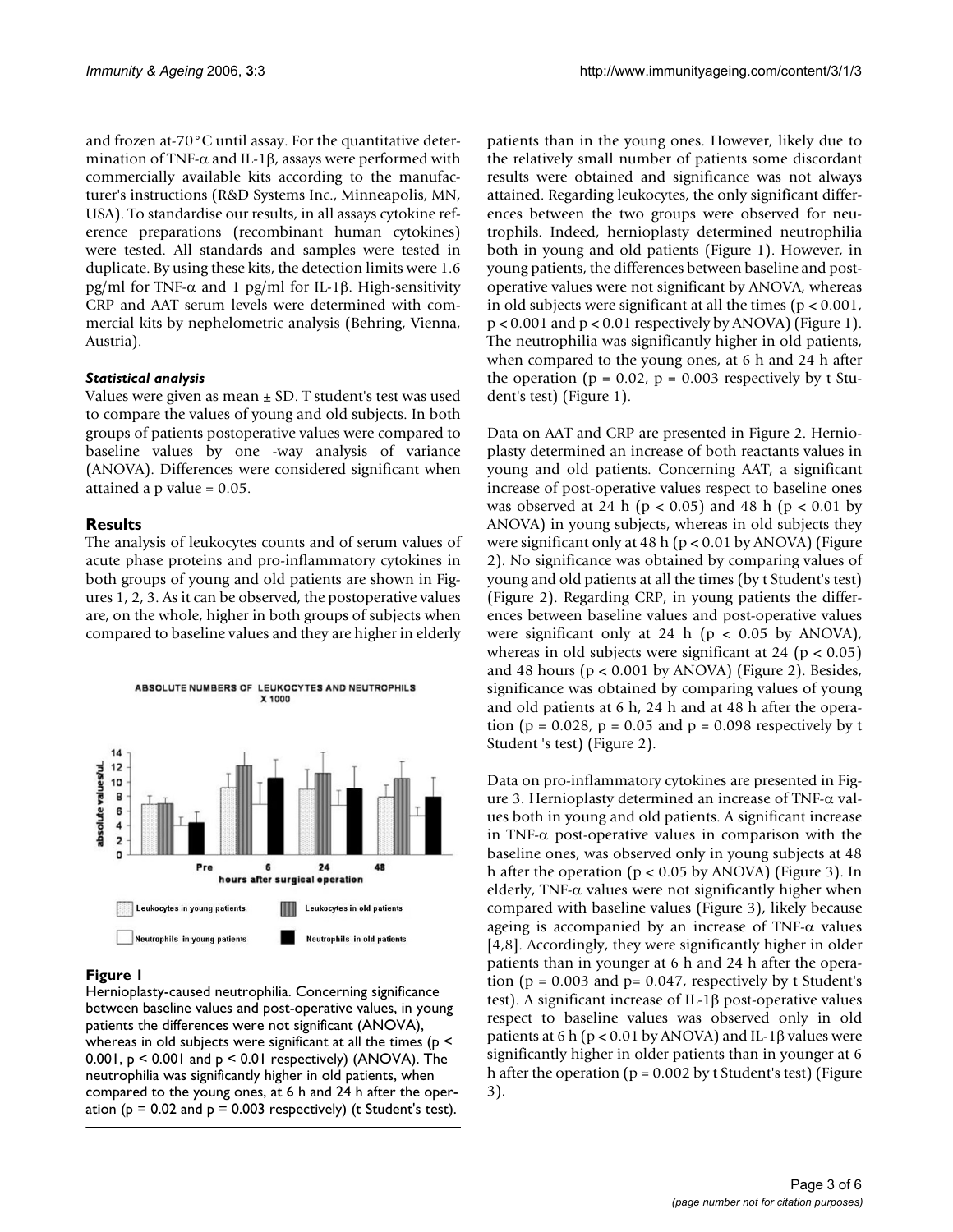24 21 18 15 詞  $12$ 9 6 3 n Pre 24 6 48 hours after surgical operation AAT in young patients AAT in old patients CRP in old patients CRP in young patients

AAT AND CRP SERUM LEVELS

# Figure 2

Hernioplasty-caused increase of CRP and AAT values. Concerning AAT, a significant increase of post-operative values respect to baseline ones was observed at 24 h ( $p < 0.05$ ) and 48 h ( $p = 0.01$  by ANOVA) in young patients, whereas in old subjects they were significant only at 48 h ( $p < 0.01$  by ANOVA). Regarding CRP, in young patients the differences between baseline values and post-operative values were significant only at 24 h ( $p$  < 0.05 by ANOVA), whereas in old subjects were significant at 24 ( $p$  < 0.05) and 48 hours ( $p$  < 0.001 by ANOVA). Besides, the significance was obtained by comparing values of young and old patients at 6 h, 24 h and at 48 h after the operation ( $p = 0.028$ ,  $p = 0.05$  and  $p = 0.098$ respectively for both by t Student 's test).

# **Discussion**

In this report, as a model of surgical stress, we studied the response to hernioplasty using LH procedure in healthy young and old patients. The model has two major advantages: the possibility of exposing subjects for exactly the same immunological challenge, i.e. the hernioplasty using the same procedure; besides, the uncomplicated disease does not affect pro/anti-inflammatory status of the subject, resulting in a clean in vivo model. Furthermore, to avoid confounding effects linked to post- and pre-menopausal, we studied only male patients.

Several studies have demonstrated that a increased inflammatory activity accompanies ageing. In fact, old and oldest old individuals show by 2–4 fold increased plasma and serum levels of inflammatory mediators such as cytokines and acute phase proteins [4,8]. Accordingly, we performed this study to examine if the APR elicited by surgical intervention differed between old and young individuals. So, we measured the changes in concentrations of leukocytes, of proinflammatory cytokines, including TNF-α and IL-1β, of acute phase proteins such as CRP and AAT in sera from 12 old patients and 12 young

TNF- $\alpha$  and IL-1  $\beta$  SERUM LEVELS



#### Figure 3

Hernioplasty-caused increase of TNF-α and IL-1β values. A significant increase in TNF- $\alpha$  post-operative values in comparison with the baseline ones, was observed only in young subjects at 48 h after the operation ( $p < 0.05$  by ANOVA). In elderly TNF- $\alpha$  values were not significantly higher when compared with baseline values. They were significantly higher in older patients than in younger at 6 h and 24 h after the operation ( $p = 0.003$  and  $p = 0.047$ , respectively by t Student's test). A significant increase of IL-1β post-operative values respect to baseline values was observed only in old patients at 6 h ( $p \le 0.01$  by ANOVA) and IL-1 $\beta$  values were significantly higher in older patients than in younger at 6 h after the operation ( $p = 0.002$  by t Student's test).

patients at preoperative time and at 6, 24, 48 hours postoperatively.

We have selected TNF- $\alpha$  and IL-1 $\beta$  as pro-inflammatory cytokines because they are the first cytokines produced at the site of the surgical trauma by macrophages and monocytes [12,13]. Within the cytokine networking during the surgical trauma-induced APR, IL-6 production is stimulated by the other two cytokines [13]. Besides, in elderly IL-6 plasma levels act as a marker of subclinical cardiovascular diseases [14], depending also on visceral fat amount (Franceschi, personal communication) and on strong genetic control [15]. As regards anti-inflammatory cytokine IL-10, the study of Krabbe et al. [16] on response to endotexemia demonstrates the same change patterns of IL-10 serum levels in elderly and young controls. Furthermore, we have previously demonstrated that IL-10 polymorphisms linked to high cytokine production are significantly increased in healthy oldest old [17]. Taking into account all these things, in the present study, we have focused only on pro-inflammatory cytokines IL-1β and TNF-α. Elderly humans showed prolonged and strong inflammatory activity compared to younger subjects in response to surgical stress, indicating that the APR to sur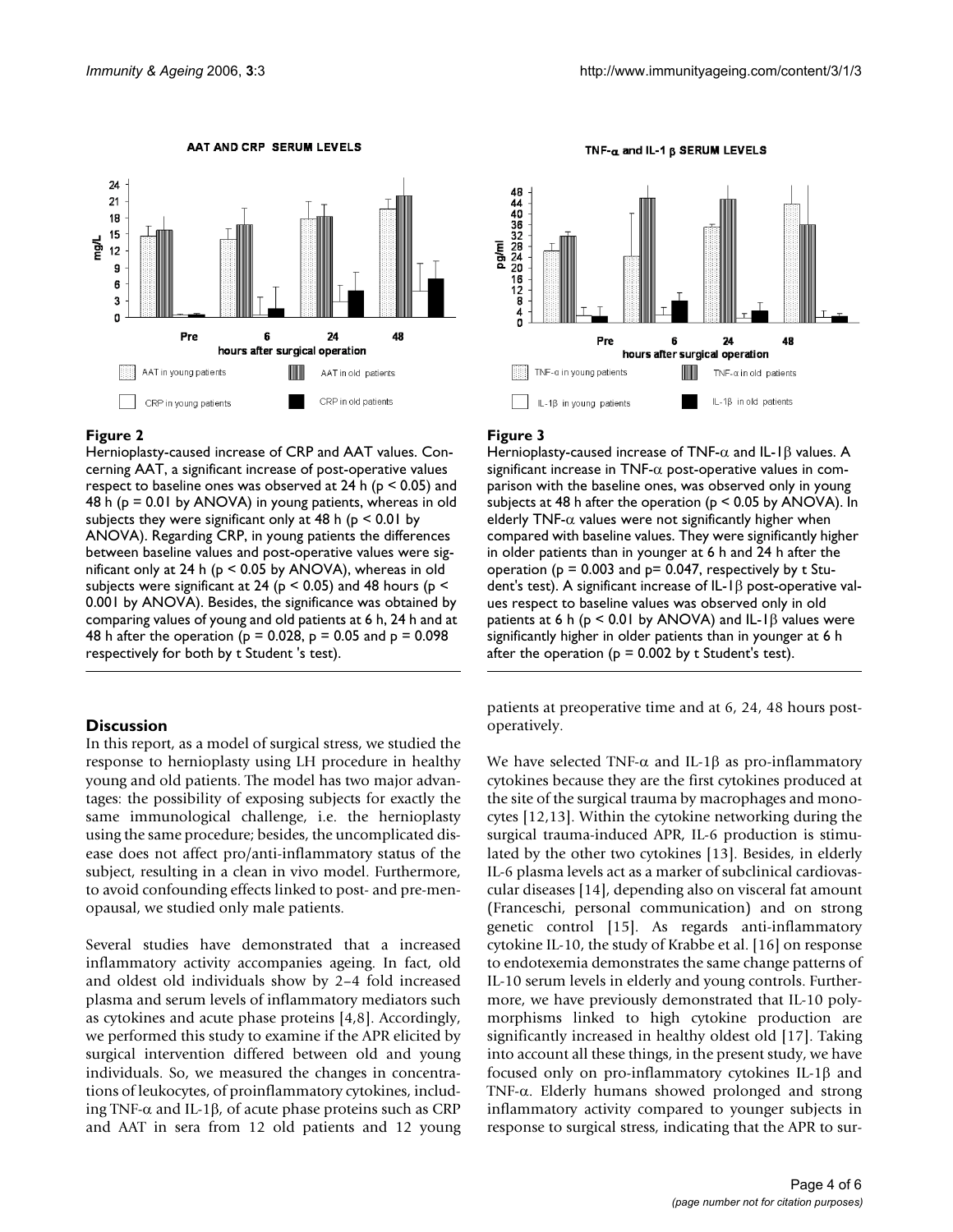gical stress of elderly humans varies from that of the young, showing initial hyper-reactivity and a delayed termination of the response. The more extensive inflammation in elderly patients was not due to longer and more complicated surgery, increased fat mass or increased morbidity, since no differences were observed between the two groups (Table 1). So, it was due to ageing per se. However, as stated in the results, some discordant findings have been obtained. That might due to the relatively small sample. On the other hand, it may be argued that a Bonferroni-type adjustment should be performed to correct for the testing of the multiple variables under study. However, this correction is too stringent and has the potential to ignore important observations [18].

Pneumococcal infections also determined higher levels of TNF- $\alpha$  in blood of old patients when compared to those of young patients. Furthermore, old subjects show a more rapid increase in CRP levels than that detected in the young group [16]. Other studies have reported increased circulating levels of TNF-α and acute-phase proteins, following an intravenous bolus of endotoxin (2 ng/kg) in elderly persons as well as increased unstimulated production of IL-1β, IL-6 and IL-1receptor antagonist in vitro [4,8].

In conclusion, our results demonstrate that the APR to surgical stress of elderly humans varies from that of the young, showing initial hyper-reactivity and a delayed termination of the response. That might be related to the well-documented basal low-grade pro-inflammatory activity in the elderly respect to young people. It is possible that a wide range of factors contributes to this basal low-grade inflammation, including an increased amount of fat tissue, smoking, sub-clinical infections and chronic disorders such as cardiovascular diseases and Alzheimer's disease [19]. Alternatively, the pro-inflammatory status observed in older persons might depend on the chronic antigenic stress which bombards the innate immune system thorough out life since old people have to cope with a lifelong antigenic burden encompassing several decades of evolutionary unpredictable antigenic exposure [17]. In fact, a major consequence of chronic exposure to antigens is the progressive activation of macrophages and related cells in most organs and tissues of the body [17,20].

However, the clinical significance of our data is not clear. It is not known whether a causal relationship exists between the cytokine and acute phase response and the increases in susceptibility to post-operative complications observed in aged patients. On the other hand, pro-inflammatory cytokines have been claimed to play an important role in the pathogenesis of postoperative complications [5,21]. Accordingly, our model of surgical stress can suggest that oldest old people is more prone to postoperative complications because is able to produce higher amount of pro-inflammatory cytokines.

# **Acknowledgements**

This work was supported by grants from the Italian Ministry of Education, University and Research, ex60% to GDV and CC. C.R.B., M.P.G. and R.P. are PhD students at Pathobiology PhD course (directed by C.C.) of Palermo University and this work is in partial fulfilment of the requirement for the PhD.

#### **References**

- 1. Vasto S, Caruso C: **[Immunity & Ageing: a new journal looking](http://www.ncbi.nlm.nih.gov/entrez/query.fcgi?cmd=Retrieve&db=PubMed&dopt=Abstract&list_uids=15679921) [at ageing from an immunological point of view.](http://www.ncbi.nlm.nih.gov/entrez/query.fcgi?cmd=Retrieve&db=PubMed&dopt=Abstract&list_uids=15679921)** *Immun Ageing* 2004, **1:**1 [[http://www.immunityageing.com/content/1/1/1\]](http://www.immunityageing.com/content/1/1/1).
- 2. Pawelec G, Ouyang Q, Colonna-Romano G, Candore G, Lio D, Caruso C: **[Is human immunosenescence clinically relevant?](http://www.ncbi.nlm.nih.gov/entrez/query.fcgi?cmd=Retrieve&db=PubMed&dopt=Abstract&list_uids=12103341) [Looking for 'immunological risk phenotypes'.](http://www.ncbi.nlm.nih.gov/entrez/query.fcgi?cmd=Retrieve&db=PubMed&dopt=Abstract&list_uids=12103341)** *Trends Immunol* 2002, **23:**330-332.
- 3. Pawelec G, Akbar A, Caruso C, Effros R, Grubeck-Loebenstein B, Wikby A: **[Is immunosenescence infectious?](http://www.ncbi.nlm.nih.gov/entrez/query.fcgi?cmd=Retrieve&db=PubMed&dopt=Abstract&list_uids=15275638)** *Trends Immunol* 2004, **25:**406-410.
- 4. Krabbe KS, Pedersen M, Bruunsgaard H: **[Inflammatory mediators](http://www.ncbi.nlm.nih.gov/entrez/query.fcgi?cmd=Retrieve&db=PubMed&dopt=Abstract&list_uids=15130663) [in the elderly.](http://www.ncbi.nlm.nih.gov/entrez/query.fcgi?cmd=Retrieve&db=PubMed&dopt=Abstract&list_uids=15130663)** *Exp Gerontol* 2004:687-699.
- 5. Angele MK, Faist E: **[Clinical review: immunodepression in the](http://www.ncbi.nlm.nih.gov/entrez/query.fcgi?cmd=Retrieve&db=PubMed&dopt=Abstract&list_uids=12225603) [surgical patient and increased susceptibility to infection.](http://www.ncbi.nlm.nih.gov/entrez/query.fcgi?cmd=Retrieve&db=PubMed&dopt=Abstract&list_uids=12225603)** *Crit Care* 2002, **6:**298-305.
- 6. Lin E, Calvano SE, Lowry SF: **[Inflammatory cytokines and cell](http://www.ncbi.nlm.nih.gov/entrez/query.fcgi?cmd=Retrieve&db=PubMed&dopt=Abstract&list_uids=10686974) [response in surgery.](http://www.ncbi.nlm.nih.gov/entrez/query.fcgi?cmd=Retrieve&db=PubMed&dopt=Abstract&list_uids=10686974)** *Surgery* 2000, **127:**117-126.
- 7. Gabay C, Kushner I: **[Acute-phase proteins and other systemic](http://www.ncbi.nlm.nih.gov/entrez/query.fcgi?cmd=Retrieve&db=PubMed&dopt=Abstract&list_uids=9971870) [responses to inflammation.](http://www.ncbi.nlm.nih.gov/entrez/query.fcgi?cmd=Retrieve&db=PubMed&dopt=Abstract&list_uids=9971870)** *N Engl J Med* 1999, **340:**448-454.
- 8. Bruunsgaard H, Pedersen M, Pedersen BK: **[Aging and proinflam](http://www.ncbi.nlm.nih.gov/entrez/query.fcgi?cmd=Retrieve&db=PubMed&dopt=Abstract&list_uids=11303144)[matory cytokines.](http://www.ncbi.nlm.nih.gov/entrez/query.fcgi?cmd=Retrieve&db=PubMed&dopt=Abstract&list_uids=11303144)** *Curr Opin Hematol* 2001, **8:**131-136.
- 9. Di Vita G, Milano S, Frazzetta M, Patti R, Palazzolo V, Barbera C, Ferlazzo V, Leo P, Cillari E: **[Tension-free hernia repair is associated](http://www.ncbi.nlm.nih.gov/entrez/query.fcgi?cmd=Retrieve&db=PubMed&dopt=Abstract&list_uids=11084130) [with an increase in inflammatory response markers against](http://www.ncbi.nlm.nih.gov/entrez/query.fcgi?cmd=Retrieve&db=PubMed&dopt=Abstract&list_uids=11084130) [the mesh.](http://www.ncbi.nlm.nih.gov/entrez/query.fcgi?cmd=Retrieve&db=PubMed&dopt=Abstract&list_uids=11084130)** *Am J Surg* 2000, **180:**203-207.
- 10. Di Vita G, Milano S, Patti R, Raimondo D, Di Bella G, D'Agostino P, Leo P, Cillari E: **[Cytokine modifications after tension-free](http://www.ncbi.nlm.nih.gov/entrez/query.fcgi?cmd=Retrieve&db=PubMed&dopt=Abstract&list_uids=11513771) [hernioplasty or open conventional inguinal hernia repair.](http://www.ncbi.nlm.nih.gov/entrez/query.fcgi?cmd=Retrieve&db=PubMed&dopt=Abstract&list_uids=11513771)** *Am J Surg* 2001, **181:**487-491.
- 11. Nyhus LM: **[Individualization of hernia repair: a new era.](http://www.ncbi.nlm.nih.gov/entrez/query.fcgi?cmd=Retrieve&db=PubMed&dopt=Abstract&list_uids=8356511)** *Surgery* 1993, **114:**1-2.
- 12. Baumann H, Gauldie J: **[The acute phase response.](http://www.ncbi.nlm.nih.gov/entrez/query.fcgi?cmd=Retrieve&db=PubMed&dopt=Abstract&list_uids=7512342)** *Immunol Today* 1994, **15:**74-80.
- 13. Menger MD, Vollmar B: **[Surgical trauma: hyperinflammation](http://www.ncbi.nlm.nih.gov/entrez/query.fcgi?cmd=Retrieve&db=PubMed&dopt=Abstract&list_uids=15173946) [versus immunosuppression?](http://www.ncbi.nlm.nih.gov/entrez/query.fcgi?cmd=Retrieve&db=PubMed&dopt=Abstract&list_uids=15173946)** *Langenbecks Arch Surg* 2004, **389:**475-484.
- 14. Jenny NS, Tracy RP, Ogg MS, Luong le A, Kuller LH, Arnold AM, Sharrett AR, Humphries SE: **[In the elderly, interleukin-6 plasma lev](http://www.ncbi.nlm.nih.gov/entrez/query.fcgi?cmd=Retrieve&db=PubMed&dopt=Abstract&list_uids=12482836)[els and the -174G> polymorphism are associated with the](http://www.ncbi.nlm.nih.gov/entrez/query.fcgi?cmd=Retrieve&db=PubMed&dopt=Abstract&list_uids=12482836) [development of cardiovascular disease.](http://www.ncbi.nlm.nih.gov/entrez/query.fcgi?cmd=Retrieve&db=PubMed&dopt=Abstract&list_uids=12482836)** *Arterioscler Thromb Vasc Biol* 2002, **22:**2066-2071.
- 15. Candore G, Vasto S, Colonna-Romano G, Lio D, Caruso M, Rea IM, Caruso C: **Cytokine gene polymorphisms and atherosclerosis.** In *Cytokine Gene Polymorphisms in Multifactorial Conditions. ISBN: 0849336198* Edited by: Koen Vandenbroeck. Florida CRC press; 2006 in press.
- 16. Krabbe KS, Bruunsgaard H, Hansen CM, Moller K, Fonsmark L, Qvist J, Madsen PL, Kronborg G, Andersen HO, Skinhoj P, Pedersen BK: **[Ageing is associated with a prolonged fever response in](http://www.ncbi.nlm.nih.gov/entrez/query.fcgi?cmd=Retrieve&db=PubMed&dopt=Abstract&list_uids=11238217) [human endotoxemia.](http://www.ncbi.nlm.nih.gov/entrez/query.fcgi?cmd=Retrieve&db=PubMed&dopt=Abstract&list_uids=11238217)** *Clin Diagn Lab Immunol* 2001, **8:**333-338.
- 17. Caruso C, Candore G, Colonna-Romano G, Lio D, Franceschi C: **[Inflammation and life-span.](http://www.ncbi.nlm.nih.gov/entrez/query.fcgi?cmd=Retrieve&db=PubMed&dopt=Abstract&list_uids=15655081)** *Science* 2005, **307:**208-209.
- 18. Perneger TV: **What's wrong with Bonferroni adjustments?** *Br Med J* 1998, **316:**1236-1238.
- 19. Ferrucci L, Corsi A, Lauretani F, Bandinelli S, Bartali B, Taub DD, Guralnik JM, Longo DL: **[The origins of age-related proinflam](http://www.ncbi.nlm.nih.gov/entrez/query.fcgi?cmd=Retrieve&db=PubMed&dopt=Abstract&list_uids=15572589)[matory state.](http://www.ncbi.nlm.nih.gov/entrez/query.fcgi?cmd=Retrieve&db=PubMed&dopt=Abstract&list_uids=15572589)** *Blood* 2005, **105:**2294-2299.
- 20. Licastro F, Candore G, Lio D, Porcellini E, Colonna-Romano G, Franceschi C, Caruso C: **Innate immunity and inflammation in ageing: a key for understanding age-related diseases.** *Immun Ageing* 2005, **18(2**8 [\[http://www.immunityageing.com/content/2/1/8](http://www.immunityageing.com/content/2/1/8)].